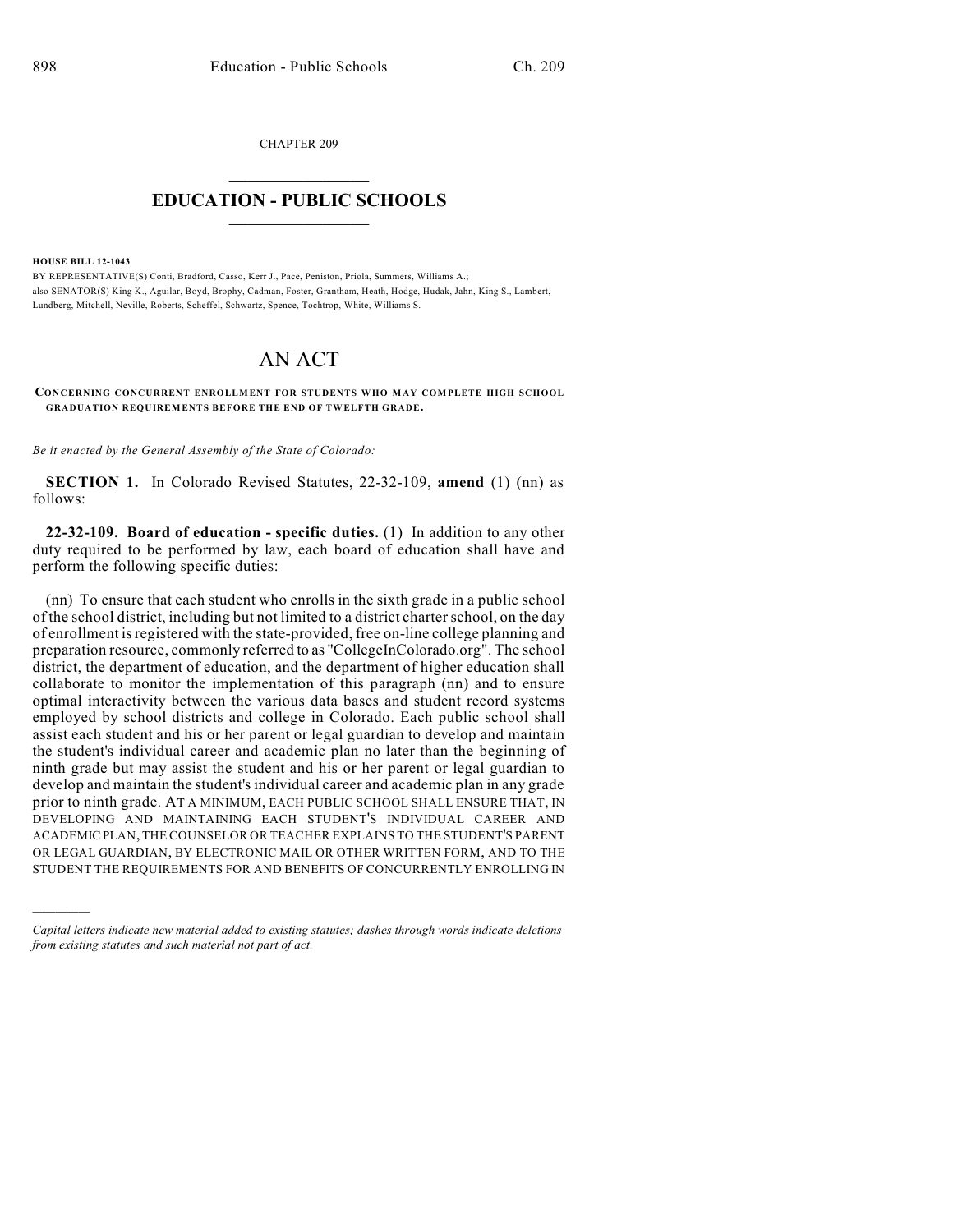COURSES WITH AN INSTITUTION OF HIGHER EDUCATION PURSUANT TO THE "CONCURRENT ENROLLMENT PROGRAMS ACT", ARTICLE 35 OF THIS TITLE. BASED ON A REQUEST FROM THE STUDENT OR THE STUDENT'S PARENT OR LEGAL GUARDIAN, THE COUNSELOR OR TEACHER SHALL ASSIST THE STUDENT IN COURSE PLANNING TO ENABLE THE STUDENT TO CONCURRENTLY ENROLL IN COURSES WITH AN INSTITUTION OF HIGHER EDUCATION.

**SECTION 2.** In Colorado Revised Statutes, 22-30.5-505, **amend** (3) (f) as follows:

**22-30.5-505. State charter school institute - institute board - appointment powers and duties - rules.** (3) The mission of the institute board shall be to foster high-quality public school choices offered through institute charter schools, including particularly schools that are focused on closing the achievement gap for at-risk students. In discharging its duties pursuant to this part 5, the institute shall:

(f) Ensure that each student who enrolls in the sixth grade in an institute charter school, on the day of enrollment, is registered with the state-provided, free on-line college planning and preparation resource, commonly referred to as "CollegeInColorado.org". The institute, the department, and the department of higher education shall collaborate to monitor the implementation of this paragraph (f) and to ensure optimal interactivity between the various data bases and student record systems employed by institute charter schools and college in Colorado. Each institute charter school shall assist each student and his or her parent or legal guardian to develop and maintain the student's individual career and academic plan no later than the beginning of ninth grade but may assist the student and his or her parent or legal guardian to develop and maintain the student's individual career and academic plan in any grade prior to ninth grade. AT A MINIMUM, EACH INSTITUTE CHARTER SCHOOL SHALL ENSURE THAT, IN DEVELOPING AND MAINTAINING EACH STUDENT'S INDIVIDUAL CAREER AND ACADEMIC PLAN, THE COUNSELOR OR TEACHER EXPLAINS TO THE STUDENT'S PARENT OR LEGAL GUARDIAN, BY ELECTRONIC MAIL OR OTHER WRITTEN FORM, AND TO THE STUDENT THE REQUIREMENTS FOR AND BENEFITS OF CONCURRENTLY ENROLLING IN COURSES WITH AN INSTITUTION OF HIGHER EDUCATION PURSUANT TO THE "CONCURRENT ENROLLMENT PROGRAMS ACT", ARTICLE 35 OF THIS TITLE. BASED ON A REQUEST FROM THE STUDENT OR THE STUDENT'S PARENT OR LEGAL GUARDIAN, THE COUNSELOR OR TEACHER SHALL ASSIST THE STUDENT IN COURSE PLANNING TO ENABLE THE STUDENT TO CONCURRENTLY ENROLL IN COURSES WITH AN INSTITUTION OF HIGHER EDUCATION.

**SECTION 3.** In Colorado Revised Statutes, 22-35-104, **amend** (2) (b) as follows:

**22-35-104. Enrollment in an institution of higher education - cooperative agreement.** (2) (b) If a superintendent of a school district, the superintendent's designee, or a chief administrator of a district charter school, institute charter school, or high school of a BOCES receives a timely application from a qualified student pursuant to paragraph (a) of this subsection (2), the superintendent, superintendent's designee, or chief administrator of a district charter school, institute charter school, or high school of a BOCES shall approve or disapprove the application and notify the student of the decision. IN CONSIDERING APPLICATIONS, THE SUPERINTENDENT, DESIGNEE, OR CHIEF ADMINISTRATOR SHALL GIVE PRIORITY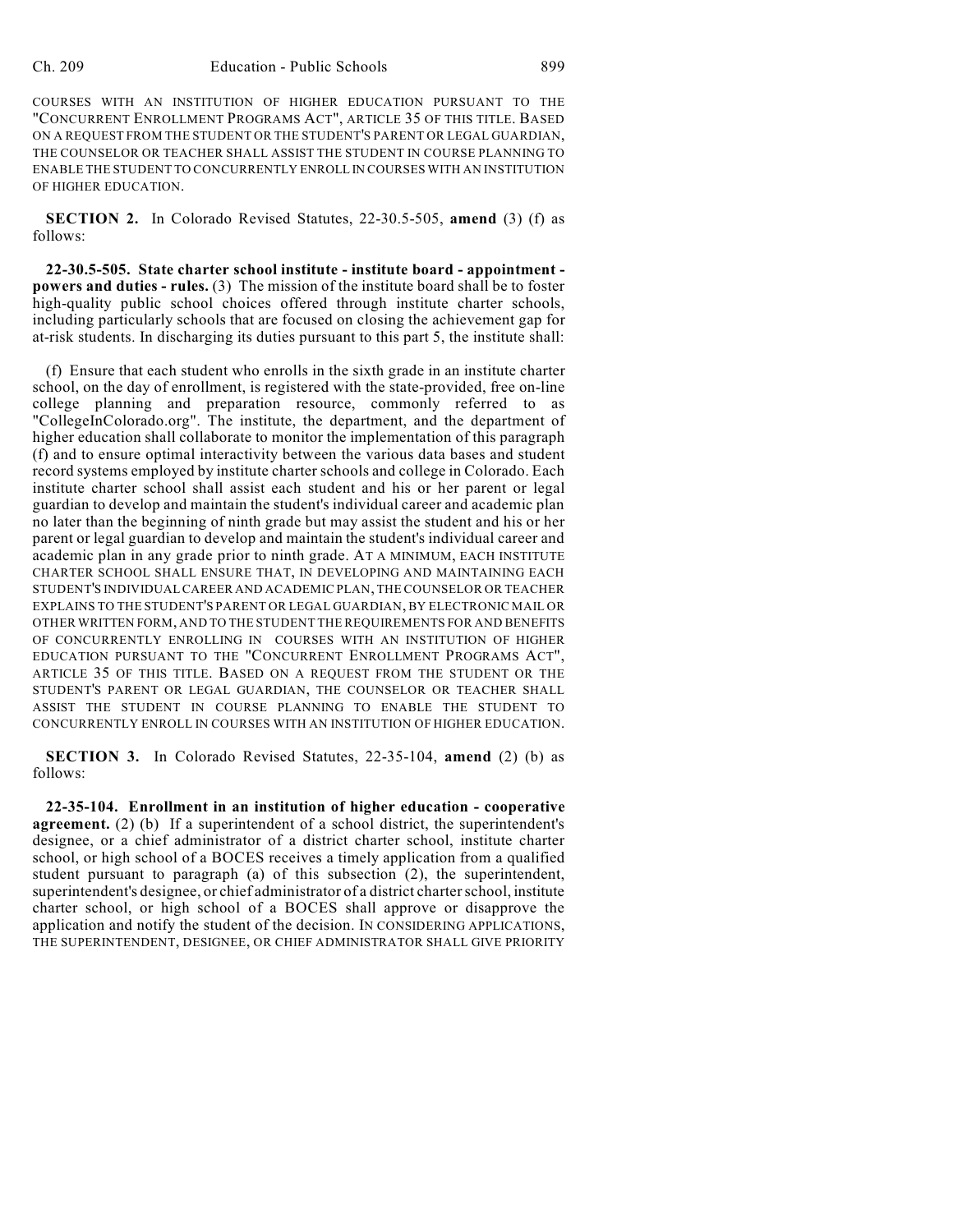CONSIDERATION TO QUALIFIED STUDENTS WHO, BY THE TIME THEY WOULD CONCURRENTLY ENROLL, WILL HAVE COMPLETED THE HIGH SCHOOL GRADUATION REQUIREMENTS AND ARE APPLYING FOR CONCURRENT ENROLLMENT TO BEGIN EARNING CREDITS TOWARD A POSTSECONDARY DEGREE OR CERTIFICATE OR, IF REQUIRED TO COMPLETE BASIC SKILLS COURSES, TO COMPLETE THE COURSES DURING THE REMAINDER OF THE TWELFTH-GRADE YEAR.

**SECTION 4.** In Colorado Revised Statutes, 22-32-109 (1) (oo) **as added by Senate Bill 12-047, add** (III) as follows:

**22-32-109. Board of education - specific duties.** (1) In addition to any other duty required to be performed by law, each board of education shall have and perform the following specific duties:

(oo) (III) THE POLICY ADOPTED PURSUANT TO THIS PARAGRAPH (oo) SHALL ALSO REQUIRE EACH PUBLIC SCHOOL TO ENSURE THAT, IN DEVELOPING AND MAINTAINING EACH STUDENT'S INDIVIDUAL CAREER AND ACADEMIC PLAN, THE COUNSELOR OR TEACHER EXPLAINS TO THE STUDENT'S PARENT OR LEGAL GUARDIAN, BY ELECTRONIC MAIL OR OTHER WRITTEN FORM, AND TO THE STUDENT THE REQUIREMENTS FOR AND BENEFITS OF CONCURRENTLY ENROLLING IN COURSES WITH AN INSTITUTION OF HIGHER EDUCATION PURSUANT TO THE "CONCURRENT ENROLLMENT PROGRAMS ACT", ARTICLE 35 OF THIS TITLE. BASED ON A REQUEST FROM THE STUDENT OR THE STUDENT'S PARENT OR LEGAL GUARDIAN, THE COUNSELOR OR TEACHER SHALL ASSIST THE STUDENT IN COURSE PLANNING TO ENABLE THE STUDENT TO CONCURRENTLY ENROLL IN COURSES WITH AN INSTITUTION OF HIGHER EDUCATION.

**SECTION 5.** In Colorado Revised Statutes, 22-30.5-523 as added by Senate Bill 12-047, **add** (3) as follows:

**22-30.5-523. Individual career and academic plans.** (3) EACH INSTITUTE CHARTER SCHOOL SHALL ENSURE THAT, IN DEVELOPING AND MAINTAINING EACH STUDENT'S INDIVIDUAL CAREER AND ACADEMIC PLAN, THE COUNSELOR OR TEACHER EXPLAINS TO THE STUDENT'S PARENT OR LEGAL GUARDIAN,BY ELECTRONIC MAIL OR OTHER WRITTEN FORM, AND TO THE STUDENT THE REQUIREMENTS FOR AND BENEFITS OF CONCURRENTLY ENROLLING IN COURSES WITH AN INSTITUTION OF HIGHER EDUCATION PURSUANT TO THE "CONCURRENT ENROLLMENT PROGRAMS ACT", ARTICLE 35 OF THIS TITLE. BASED ON A REQUEST FROM THE STUDENT OR THE STUDENT'S PARENT OR LEGAL GUARDIAN, THE COUNSELOR OR TEACHER SHALL ASSIST THE STUDENT IN COURSE PLANNING TO ENABLE THE STUDENT TO CONCURRENTLY ENROLL IN COURSES WITH AN INSTITUTION OF HIGHER EDUCATION.

**SECTION 6. Act subject to petition - effective date.** (1) This act takes effect at 12:01 a.m. on the day following the expiration of the ninety-day period after final adjournment of the general assembly (August 8, 2012, if adjournment sine die is on May 9, 2012); except that, if a referendum petition is filed pursuant to section 1  $(3)$ of article V of the state constitution against this act or an item, section, or part of this act within such period, then the act, item, section, or part will not take effect unless approved by the people at the general election to be held in November 2012 and, in such case, will take effect on the date of the official declaration of the vote thereon by the governor.